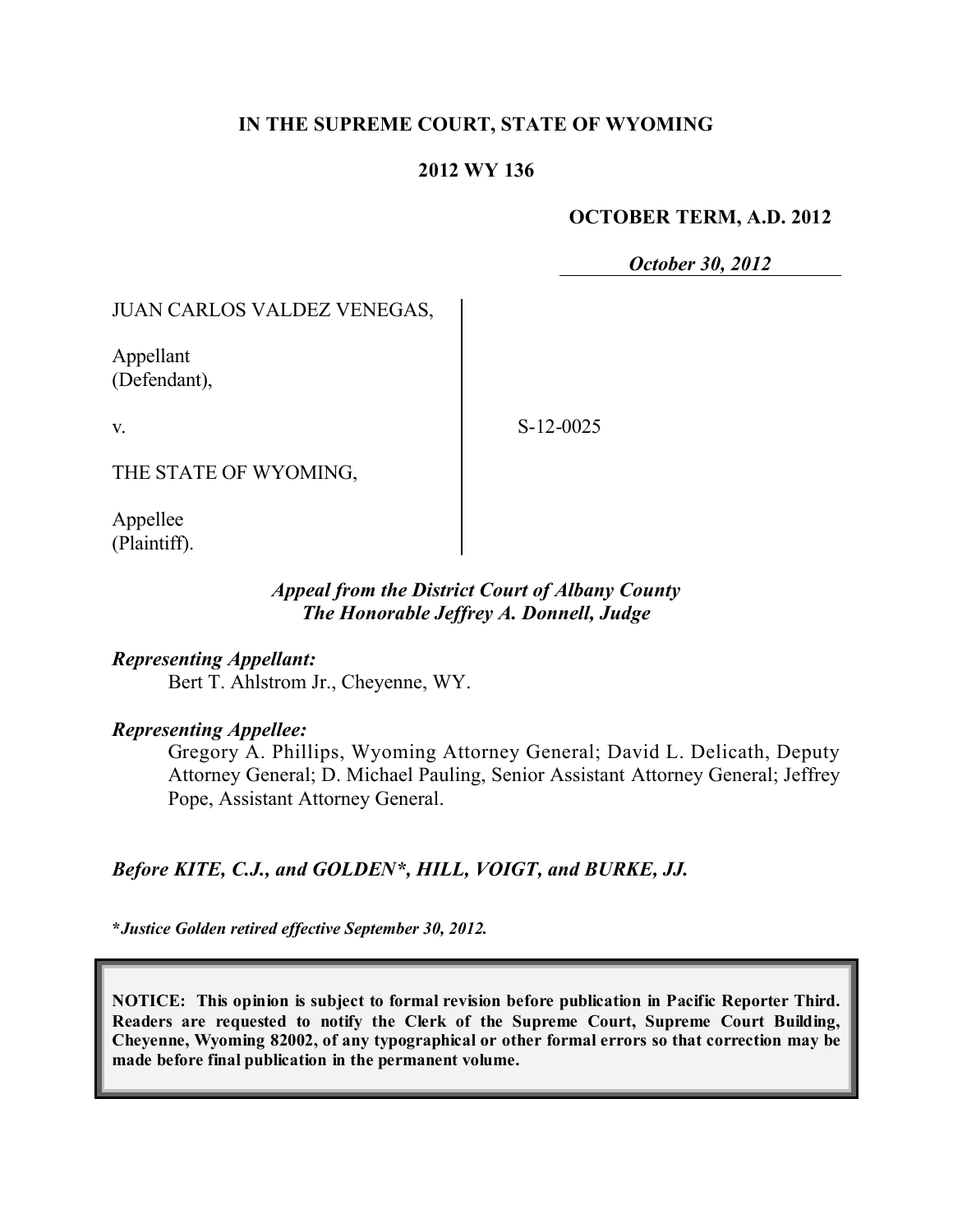**HILL,** Justice.

[¶1] After being charged with driving while under the influence, Juan Carlos Valdez Venegas (Venegas) appeals a district court's denial of his motion to suppress based upon his contention that the officer's stop was based upon an improper anonymous informant. Additionally, Venegas asserts that there was insufficient evidence for a jury to convict him. We affirm.

## **ISSUES**

[¶2] Venegas states three issues:

1. Whether the decision of the lower court to deny the motion to suppress of the defendant was in error, or constituted an abuse of discretion, and/or was arbitrary and capricious under the facts and circumstances of this case.

2. Whether there was sufficient evidence to convict the defendant of the charge of driving while under the influence, as applied to him, and under the facts and circumstances of this case.

3. Whether the trial court erred in denying [Vinegas's] motion for new trial in light of the insufficiency of evidence adduced at trial.

## **FACTS**

[¶3] On March 17, 2011, while on foot patrol, a Laramie police officer was approached by a female who reported that Venegas had been drinking at the Buckhorn Bar, was "wasted," and was about to drive away in his vehicle.

[¶4] The police officer located Venegas's vehicle as it was pulling away. The officer shined his flashlight at the driver, who nearly hit the officer. Venegas was instructed to stop, which he did. Upon contacting Venegas, the officer noted signs of intoxication, including Venegas's difficulty exiting the vehicle and his inability to comply with simple instructions for field sobriety tests. Venegas ultimately refused to take the field sobriety tests and portable breath testing. Venegas was then arrested and taken to the Albany County Detention Center, where he also refused chemical testing.

[¶5] Venegas was charged with a felony DUI, his fourth. He filed a motion to suppress, claiming that his stop and arrest were unconstitutional because the officer's actions were based upon a tip from an unidentified informant. The motion was denied, and the case was tried before a jury on September 2, 2011. After the jury found Venegas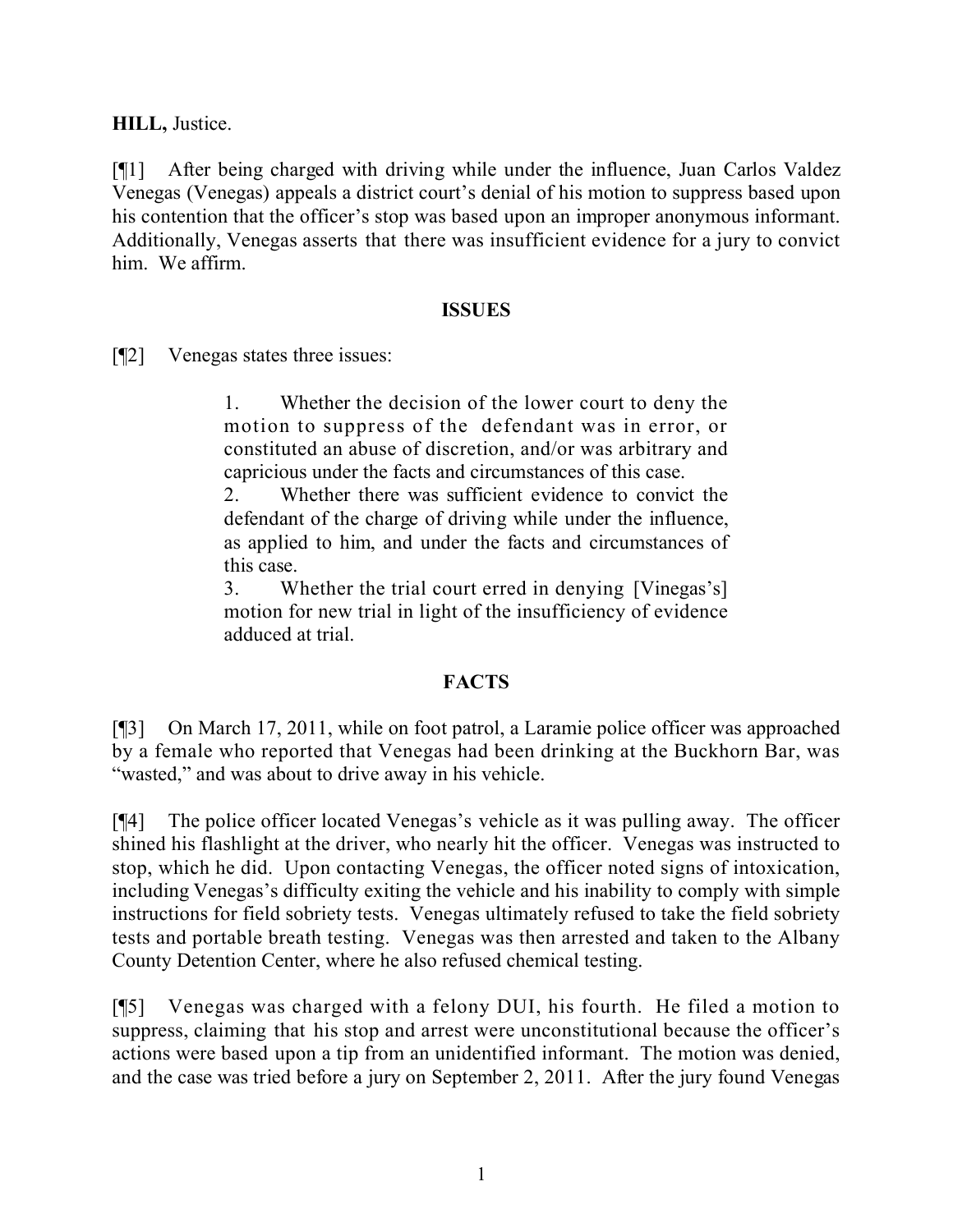guilty, he filed a motion for new trial, which the court denied. He was sentenced to 18-24 months, and this appeal followed.

# **DISCUSSION**

[¶6] In his first issue, Venegas argues that the district court erred in denying his motion to suppress, complaining that the arresting police officer relied upon the tip of an unknown, unidentified female who approached him on the street. Venegas contends that just because an officer is told someone is intoxicated does not make it so. The State responds that the police officer had reasonable suspicion that Venegas was drunk, based upon a tip from a citizen informant, and the fact that Venegas nearly hit the officer with his vehicle before being ordered to stop.

[¶7] In reviewing a trial court's ruling on a motion to suppress evidence, we do not interfere with the trial court's findings of fact unless the findings are clearly erroneous. *McGarvey v. State*, 2009 WY 8, ¶ 12, 200 P.3d 785, 789 (Wyo. 2009).

> We view the evidence in the light most favorable to the trial court's determination because the trial court has an opportunity at the evidentiary hearing to assess the credibility of the witnesses, weigh the evidence, and make the necessary inferences, deductions, and conclusions.

*Id.* The constitutionality of a particular search is a question of law that we review *de novo. Sam v. State*, 2008 WY 25, ¶ 9, 177 P.3d 1173, 1176 (Wyo. 2008); *Fenton v. State*, 2007 WY 51, ¶ 5, 154 P.3d 974, 976 (Wyo. 2007) (quoting *Pena v. State*, 2004 WY 115, ¶ 25, 98 P.3d 857, 869 (Wyo. 2004)).

[¶8] The Fourth Amendment of the United States Constitution protects individuals from unreasonable searches and seizures. U.S. Const., amend. IV. A routine traffic stop constitutes a seizure within the meaning of the Fourth Amendment "even though the purpose of the stop is limited and the resulting detention quite brief." *Damato v. State*, 2003 WY 13, ¶ 9, 64 P.3d 700, 704 (Wyo. 2003) (quoting *Delaware v. Prouse*, 440 U.S. 648, 653, 99 S.Ct. 1391, 1396, 59 L.Ed.2d 660 (1979)). Because a traffic stop is more analogous to an investigative detention than a custodial arrest, the reasonableness of such stops is analyzed under the two-part test articulated in *Terry v. Ohio*, 392 U.S. 1, 19-20, 88 S.Ct. 1868, 1879, 20 L.Ed.2d 889 (1968): (1) whether the initial stop was justified; and (2) whether the officer's actions during the detention were "reasonably related in scope to the circumstances that justified the interference in the first instance." *Damato*, ¶ 9, 64 P.3d at 705.

[¶9] A stop is justified when an officer can show specific, articulable facts and rational inferences giving rise to a reasonable suspicion that a person has committed or may be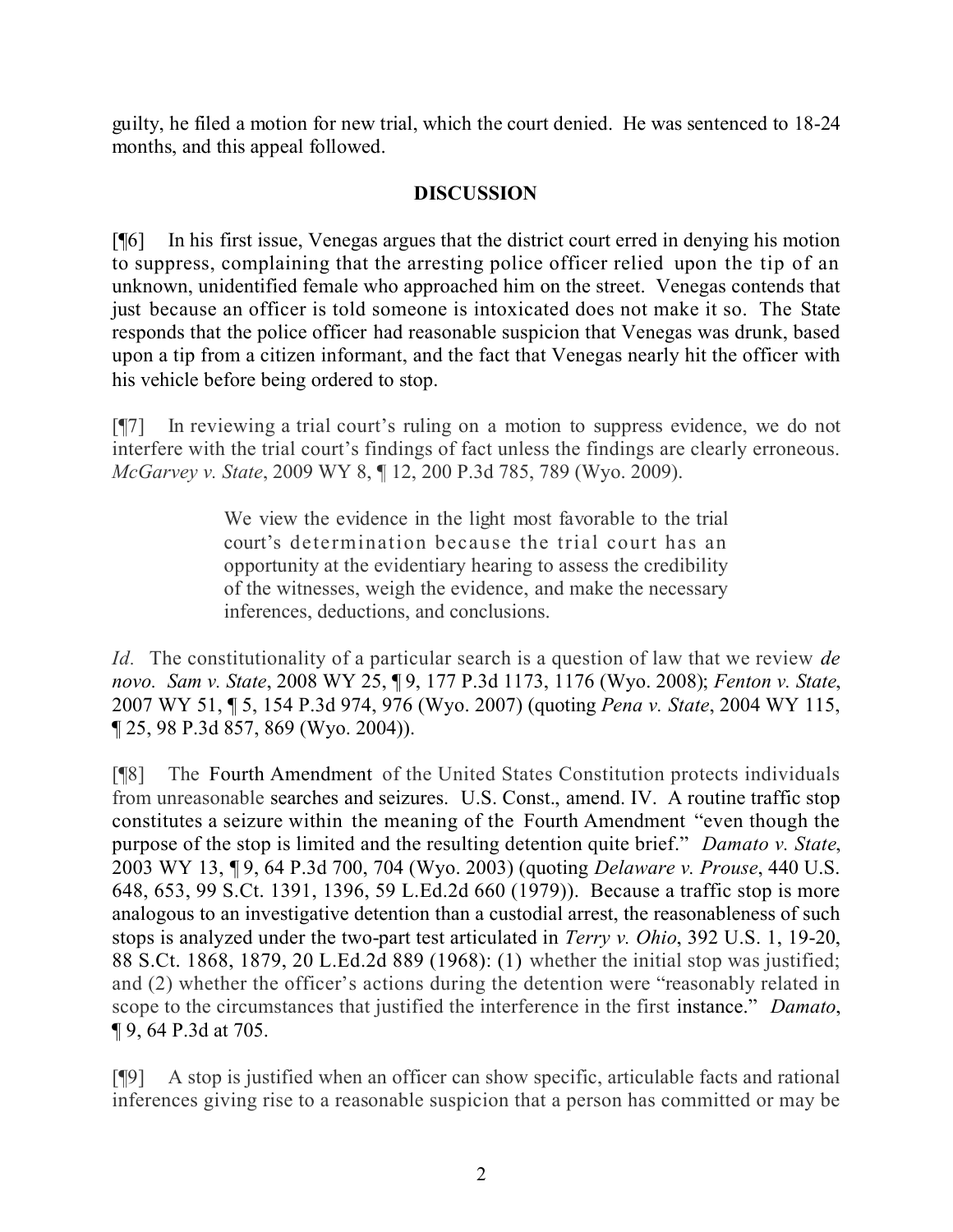committing a crime. *Lovato v. State*, 2012 WY 10, ¶ 10, 269 P.3d 426, 429 (Wyo. 2012). Reasonable suspicion is a lower standard than probable cause and requires a fact-centered inquiry based upon the "totality of the circumstances." *Fender v. State*, 2003 WY 96, ¶ 13, 74 P.3d 1220, 1225 (Wyo. 2003). Reasonable suspicion can come from the officer's personal observations or from information provided by an informant. *Orchard v. State*, 2011 WY 145, ¶ 12, 262 P.3d 197, 201 (Wyo. 2011). Reliance upon an informant's tip is reasonable if the tip contains "sufficient 'indicia of reliability'" such as predicting another person's future behavior, relating to specific information showing the informant's knowledge of that person's affairs, and so long as the police can corroborate some portion of the tip. *Id*.; *Buckles v. State*, 998 P.2d 927, 930 (Wyo. 2000). A tip from an identified informant is generally regarded as more reliable than one from an anonymous informant because identification exposes the person to possible prosecution if the report proves false. *McChesney v. State*, 988 P.2d 1071, 1076 (Wyo. 1999). We expanded on this thinking in *McChesney* and explained that "[t]he tip [from] an anonymous informant is unlike that of an identified citizen-informant. The latter tips are higher on the reliability scale because an indentified informant exposes himself to possible criminal and civil prosecution if the report is false." *Id.*

[¶10] In the instant case, the officer encountered a citizen, face-to-face, who gave him information that Venegas was about to drive drunk. The informant also pointed to Venegas's truck, which was parked near the Buckhorn Bar. The informant conveyed specific facts about Venagas, and she accurately predicted his future behavior. The faceto-face nature of the officer's encounter with the citizen-informant enhances the reliability of her information because by approaching the officer in person, she subjected herself to potential consequences if she was lying. However, the informant was not lying, as the officer corroborated most of her information even before he approached Venegas's truck – the truck's lights were activated, a man was behind the wheel, and the driver almost hit the officer.

[¶11] The officer's further observations lent credibility to the informant's story and provided him with defined articulable facts to justify a stop. After almost hitting the officer with his truck, Venegas stopped his vehicle and the officer approached. Almost immediately, the officer smelled alcohol and noticed Venegas's red, glassy eyes and blood on his shirt and hands.

[¶12] We cannot, as Venegas so urges this Court, treat this set of facts similarly to *McChesney*, where this Court held that a stop was unconstitutional because it was based upon an anonymous REDDI report which contained only the description of the car, but did not predict any future behavior. *Id.*, 988 P.2d at 1076-1080. The informant in this case did not provide her name, but that does not make her anonymous. Instead, this case is similar to *Robison v. State*, 2011 WY 4, 246 P.3d 259 (Wyo. 2011), where police received a REDDI report from an employee of Sundance Lounge who indicated that a drunk patron had just left the bar, and then described the patron's vehicle. This Court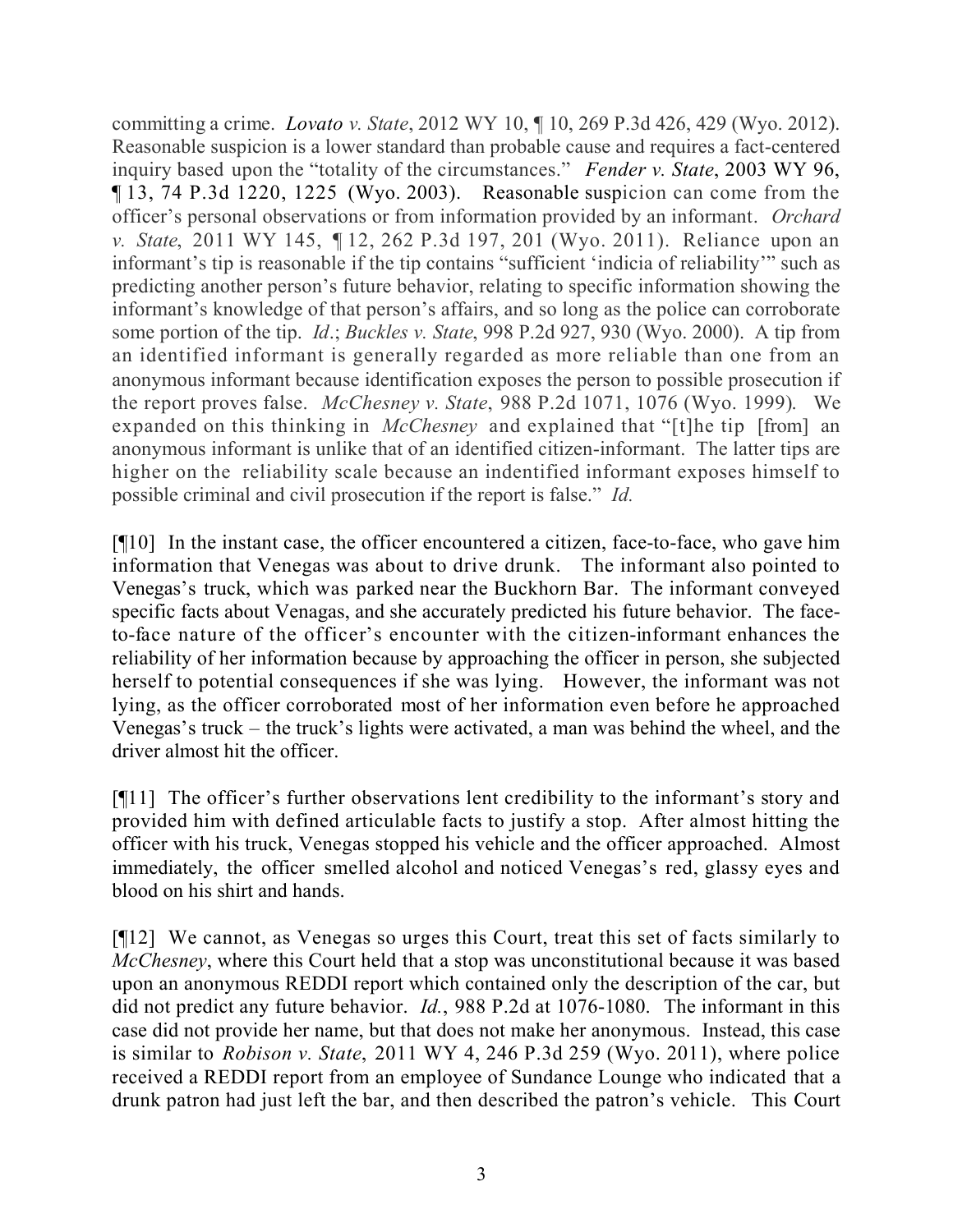held that the stop was constitutional because the informant was not anonymous and police were able to almost immediately corroborate the information. *Id.*, ¶ 6, 246 P.3d at 262. Here, the officer spoke to the informant in person, and Venegas was not stopped solely upon the tip provided by the informant – the officer actually observed Venegas almost hit him prior to the stop being initiated. The totality of the circumstances in this case created reasonable suspicion that Venegas was committing a crime. The motion to suppress was properly denied.

[¶13] Venegas's second claim on appeal is that the evidence presented at trial was insufficient for the jury to find him guilty beyond a reasonable doubt. In reviewing a sufficiency of the evidence claim, this Court examines all the evidence and accepts as true the State's evidence and all reasonable inferences that can be drawn from it. *Anderson v. State*, 2009 WY 119, ¶ 6, 216 P.3d 1143, 1145 (Wyo. 2009). The Court does not consider conflicting evidence presented by the defense, nor does it substitute its judgment for that of the jury. *Id.* Evidence is reasonably sufficient if a jury could have "reasonably concluded each of the elements of the crime was proven beyond a reasonable doubt." *Id.*

[¶14] After reviewing the record in its entirety, we conclude that there was sufficient evidence to convict Venegas. Venegas was charged with driving under the influence in violation of Wyo. Stat. Ann. § 31-5-233 (b)(iii)(A) (LexisNexis 2011). Thus, the State was tasked with proving that Venegas drove or had actual control of his vehicle, that he was incapable of safely driving, and that he was under the influence of alcohol. Fulfilling elements one and two for the State, the arresting officer testified that he saw Venegas driving and that Venegas nearly hit him, almost driving his vehicle over the curb while parking. Circumstantial and testimonial evidence satisfied the final element that Venegas was under the influence of alcohol. The officer testified that in his experience as a certified drug recognition expert and standardized field sobriety test instructor, Venegas was intoxicated. Furthermore, Venegas had red, glassy eyes, inability to walk or stand still, slurred speech, inability to comply with instructions, and emanated a strong odor of alcohol. This provided the jury with ample evidence to convict Venegas of DUI, and we will not disturb that on appeal.

[¶15] In his final argument, Venegas asserts without analysis or citation that the district court abused its discretion when it denied Venegas's motion for a new trial because the evidence was insufficient. Venegas does not provide any legal analysis or cogent argument to support his claim; consequently, we decline to address it. *See Seid v. Seid*, 2001 WY 137, ¶ 16, 36 P.3d 1167, 1177 (Wyo. 2001) (stating that we do not consider issues not supported by citation to pertinent authority or cogent argument).

## **CONCLUSION**